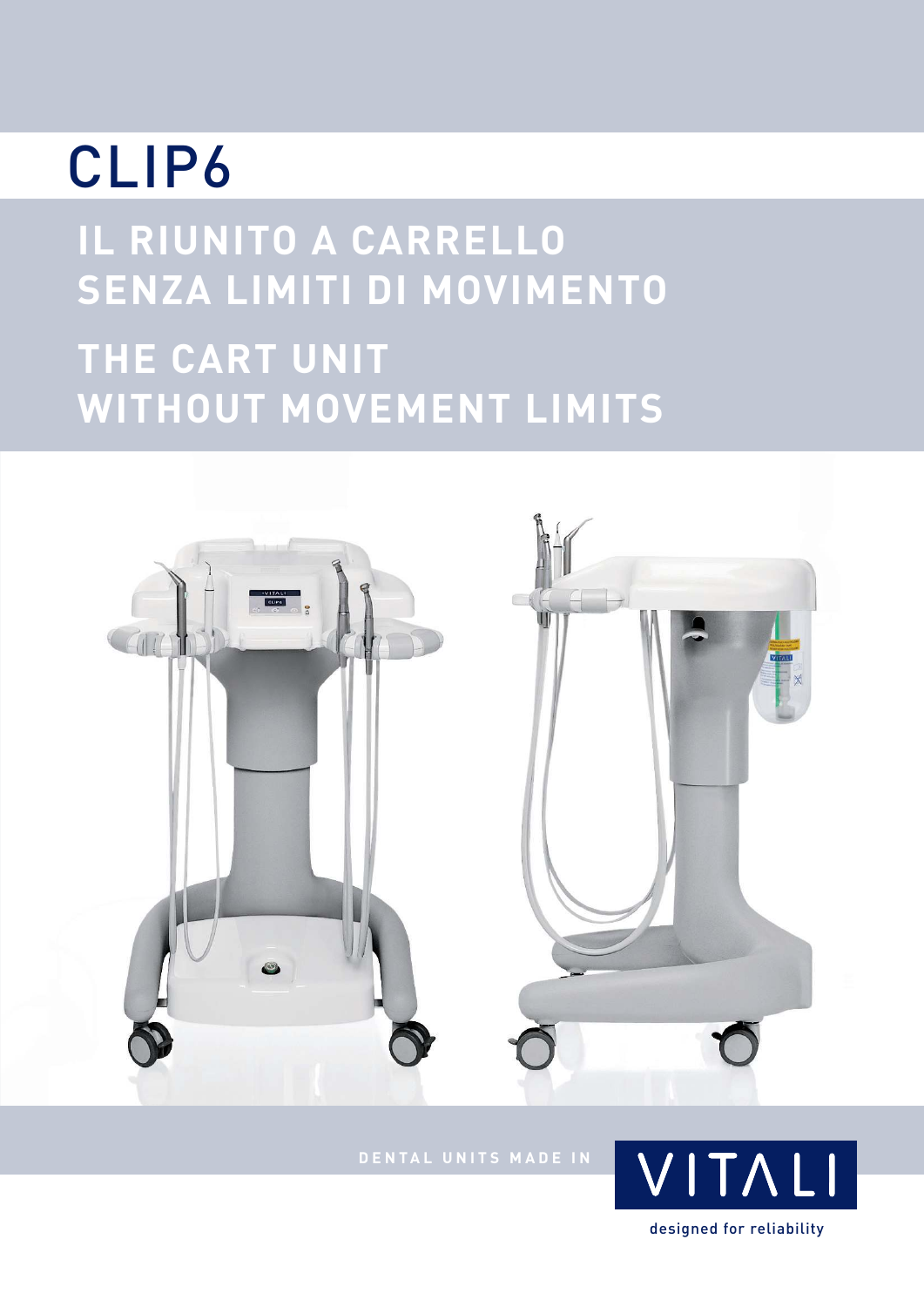

## CLIP6 **L'ALTERNATIVA PERFETTA PER CHIRURGIA E IGIENE**

**CLIP 6** si sposta con facilità grazie al movimento fluido delle ruote in gomma antistatica, tutte dotate di freno di sicurezza per bloccare il carrello e garantirne la perfetta stabilità. La base è stampata in poliuretano antiurto ed include l'unità di collegamento.

Per trovare la posizione operativa ideale è possibile regolare l'altezza della tavoletta; la base telescopica consente infatti un'escursione in altezza di 13 cm. La tavoletta offre: due supporti orientabili con 6 alloggi porta strumenti, al centro, nell'ideale posizione di controllo, la tastiera di comando e subito dietro il portatray singolo con protezione autoclavabile.

**CLIP 6** è predisposto per allacciamenti a parete di aria, acqua e tensione di rete; disponibili anche con attacchi rapidi (optional).

### **THE PERFECT ALTERNATIVE FOR SURGERY AND HYGIENE**

**CLIP 6** can move easily thanks to the smooth movement of its antistatic rubber castors, all with safety block so as to block the cart and ensure its utmost stability. The basis is in antishock polyurethane printed material and includes the connection unit.

Optional: contenitore pressurizzato (nella foto), micromotore ad induzione, ablatore, lampada polimerizzante. Optional: clean water system (see picture), brushless micromotor, scaler, polymerization lamp.







To find your ideal operating position, you can adjust the height of the instrument table; the telescopic basis allows in fact a 13 cm height range. The instrument table offers: two adjustable supports with 6 instrument holder lodgings, in the centre, in the ideal control position, the keyboard and immediately behind there is the single tray-holder with autoclavable protection.

**CLIP 6** is set for the wall connection of air, water and network voltage; available also with rapid connections (optional).



Tastiera comando con inversione micromotore, indicatore di livello contenitore pressurizzato, chiamata assistente.

Controls keyboard with micromotor inversion, level indicator of pressurized container, nurse call.